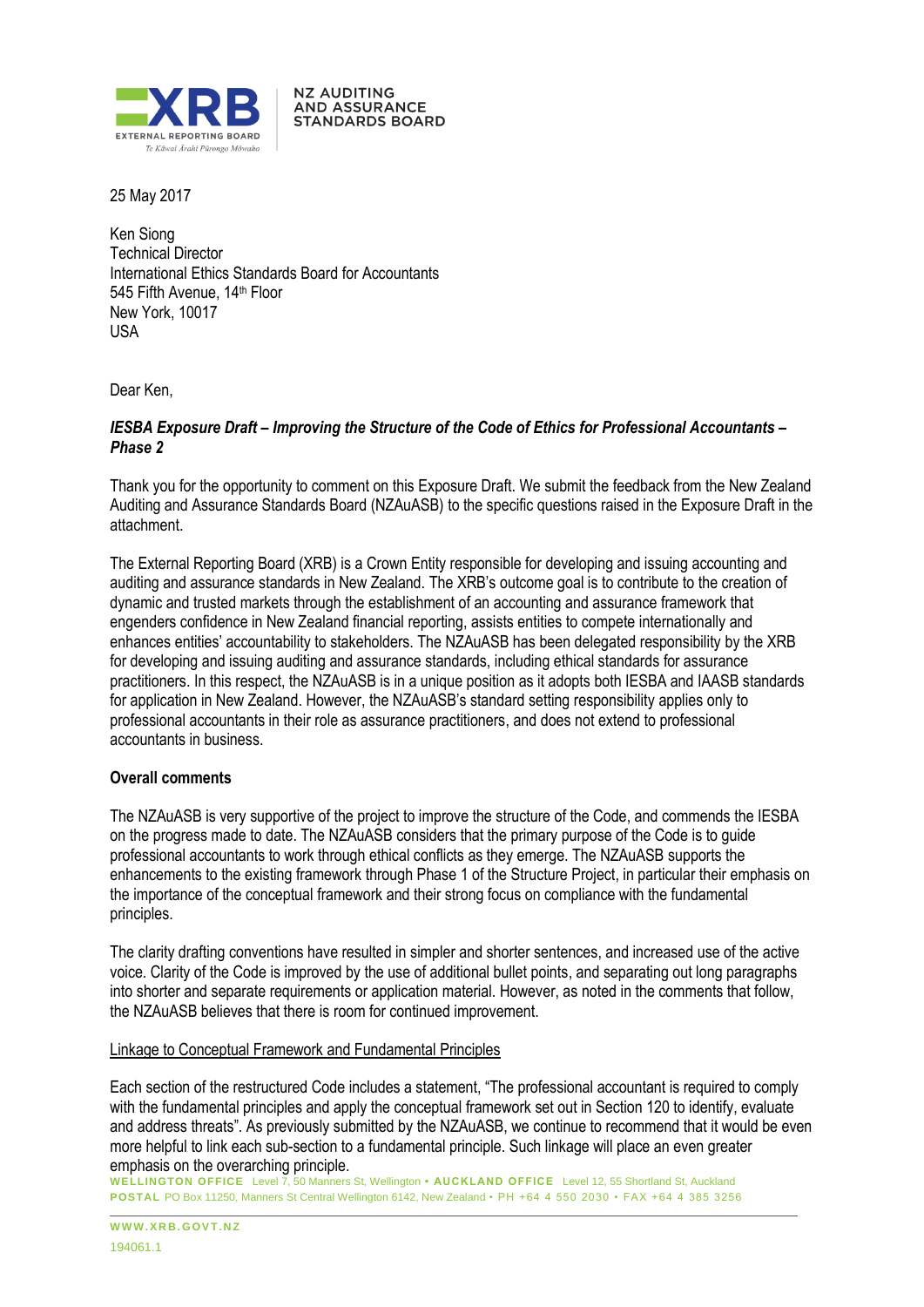Use of the conceptual framework statement may bring the conceptual framework more to the front of mind, but linking each section to a fundamental principle makes it easier for a professional accountant to apply the conceptual framework, and to identify and evaluate the relevant threats.

### Meaning of "Audit Engagement"

The NZAuASB continues to be concerned about the use of the collective term "audit" to include "review". In New Zealand, as in most other jurisdictions, different standards are issued for audit engagements, compared to review engagements, which create a clear distinction between these two types of engagements. Indeed, this is also the case for standards issued by the International Auditing and Assurance Standards Board.

Care needs to be taken when drafting requirements and guidance not to use audit centric wording when referring to both audit and review engagements. For example, in Part 4A of the Code, paragraph 600.5 A1 of Safeguards ED-2 discusses the concept of materiality and specifically references ISA 320, *Materiality in Planning and Performing an Audit.* However, there is no corresponding reference to ISRE 2400, *Engagements to Review Historical Financial Information*, which is equally relevant.

The NZAuASB's preference is to refer separately to audit and review engagements, rather than using the term "audit" or "audit engagement" as shorthand. However, given the IESBA's current approach of using the collective term "audit", we recommend that the IESBA review the Code to ensure that requirements and guidance apply equally to both audit and review engagements, particularly in Part 4A of the restructured Code.

#### Cross-referencing of "required to" statements

Wherever the Code uses the wording "...required to", it would be helpful if a footnote referencing the original requirement (i.e., the "shall" statement) is included. Such referencing would assist the professional accountant when applying the Code, as professional accountants are unlikely to read the Code from cover to cover. Rather, in practice, a specific section or paragraph will be referred to that most closely deals with the ethical dilemma the professional accountant is facing. Such referencing would also assist the IESBA to ensure that wording is consistent with the original requirement. In addition, such cross-referencing will be helpful when the IESBA develops its electronic Code.

For example, paragraph 240.4 A3 states, "As part of evaluating whether a threat created by financial interests is at an acceptable level, and, when necessary, in determining whether those threats are addressed, a professional accountant is required to evaluate the nature of the financial interest. …" It is not clear from the text of paragraph 240.4 A3 where in the Code the requirement to evaluate the nature of the financial interest sits.

Further examples include:

l

- Paragraph 120.12 A1<sup>1</sup>, "Professional accountants in public practice are required to be independent when performing audits, reviews, or other assurances engagements. ..."
- Paragraph 120.12 A2<sup>2</sup>, ... "Professional accountants in public practice are required to comply with these standards in order to be independent, when conducting such engagements. …"
- Paragraph 300.13, "... Therefore, professional accountants in public practice are required to be alert for such facts and circumstances."

<sup>1</sup> Compilation of Proposed Restructured Code as of January 2017, page 20

<sup>2</sup> Compilation of Proposed Restructured Code as of January 2017, page 21

<sup>3</sup> Compilation of Proposed Restructured Code as of January 2017, page 52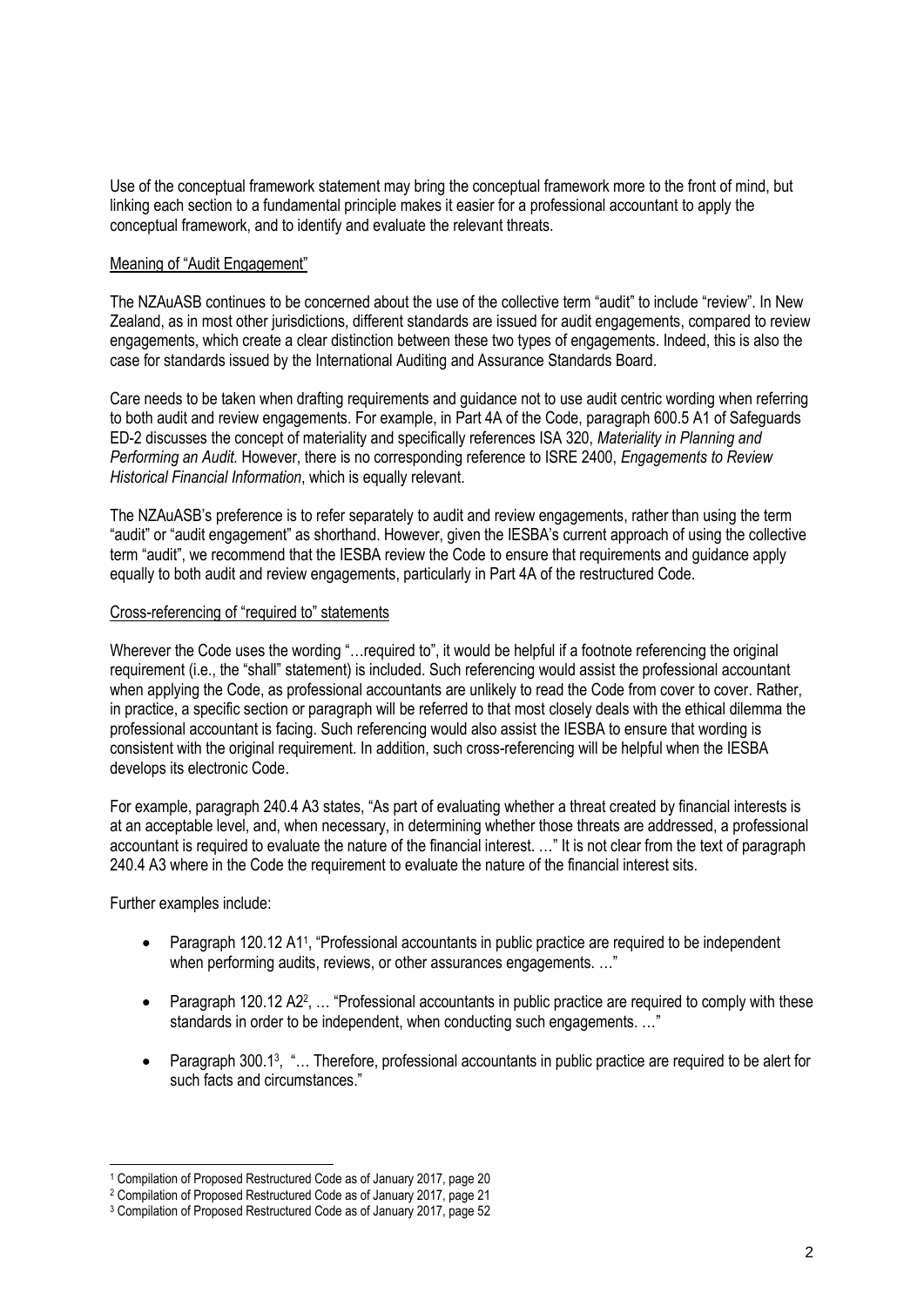#### Paragraph numbering

The NZAuASB is supportive of retaining the application material in close proximity to the requirement to which it relates, but notes that the paragraph numbering system is cumbersome and could be considered confusing. A simpler approach to paragraph numbering could be to number all paragraphs sequentially, while using the "R" designation to identify requirements.

The complexity of the numbering system will be further exacerbated when national standard setters need to add material. For example, in New Zealand we might add requirements and/or application material to the Code to reflect the New Zealand legal and regulatory environment. When this is the case, an example of such numbering could be [NZ] 114.2 A1.1. Also, there are several application paragraphs that do not link to a requirement and several "R" paragraphs that do not contain requirement language. Further, the distinction between what comprises essential explanatory or introductory material versus application material seems vague. For example, section 910 deals with financial interests. Paragraphs 910.4 A1, 910.5 A1 and 910.6 A1 come under the heading "requirements and application material", but could equally comprise part of the introductory material of the section as there is no specific requirement to which these application paragraphs relate.

In formulating this response, the NZAuASB sought input from New Zealand constituents.

Should you have any queries concerning our submission please contact either myself at the email address provided below or Sylvia van Dyk (sylvia.vandyk@xrb.govt.nz).

Yours sincerely,

 $\mathcal{P}$ 

**Robert Buchanan Chairman** Email: robert@buchananlaw.co.nz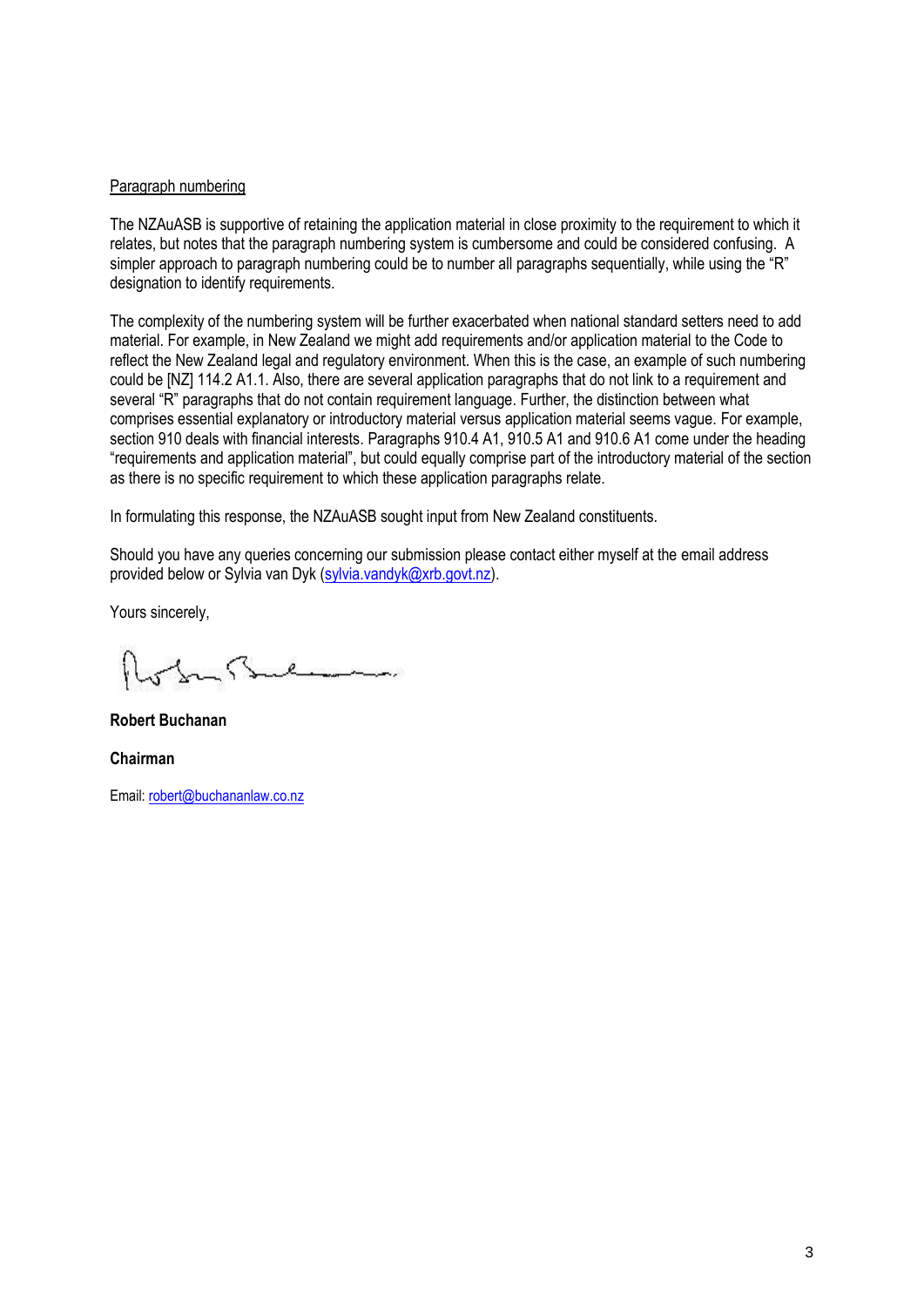# **Submission of the New Zealand Auditing and Assurance Standards Board**

# *IESBA Exposure Draft – Improving the Structure of the Code of Ethics for Professional Accountants – Phase 2*

# **I Schedule of Responses to the IESBA's Specific Questions**

### *Structure of the Code Phase 2*

- **1. Do you believe that the proposals in this ED have resulted in any unintended changes in meaning of:** 
	- **The provisions for Part C of the Extant Code, as revised in the close-off document for Part C Phase 1 (see Sections 200-270 in Chapter 1)?**
	- **The NOCLAR provisions (see Sections 260 and 360 in Chapter 2)?**
	- **The revised provisions regarding long association (see Sections 540 and 940 in Chapter 3)?**
	- **The provisions addressing restricted use reports in the extant Code (see Section 800 in Chapter 4)?**
	- **The provisions relating to independence for other assurance engagements (Part 4B in Chapter 5)?**

#### **Response:**

Where suggested changes are presented, added text is underlined, deleted text is struck through.

#### Sections 200-270 Part C Phase 1 and Section 260

Ethical provisions pertaining to professional accountants in business are outside the responsibility of the NZAuASB as delegated by the XRB. Accordingly, the NZAuASB has no comment on Sections 200-270 Part C Phase 1 nor Section 260.

#### NOCLAR Section 360

*Paragraph R360.5* states, "the professional accountant shall apply this section regardless of the nature of the client, including whether or not it is a public interest entity." As drafted, this paragraph can be read that this section always applies. Rather, in the close-off NOCLAR document, it is clear that when the professional accountant encounters or is made aware of non-compliance or suspected non-compliance with laws and regulations in the course of providing a professional service to a client, the NOCLAR provisions apply. In addition, Section 360 will not apply in its entirety because the section covers two frameworks: one for audits (and reviews); and one for professional services other than audits (and reviews) of financial statements.

The following wording may help clarify the application of the requirement:

R360.5 The professional accountant shall apply this section regardless of the nature of the client, including whether or not it is a public interest entity. if the accountant becomes aware of information concerning an instance of non-compliance or suspected non-compliance.

- Subsection XX applies if the accountant is engaged to perform an audit of financial statements.
- Subsection XY applies if the accountant is engaged to perform professional services other than audits of financial statements.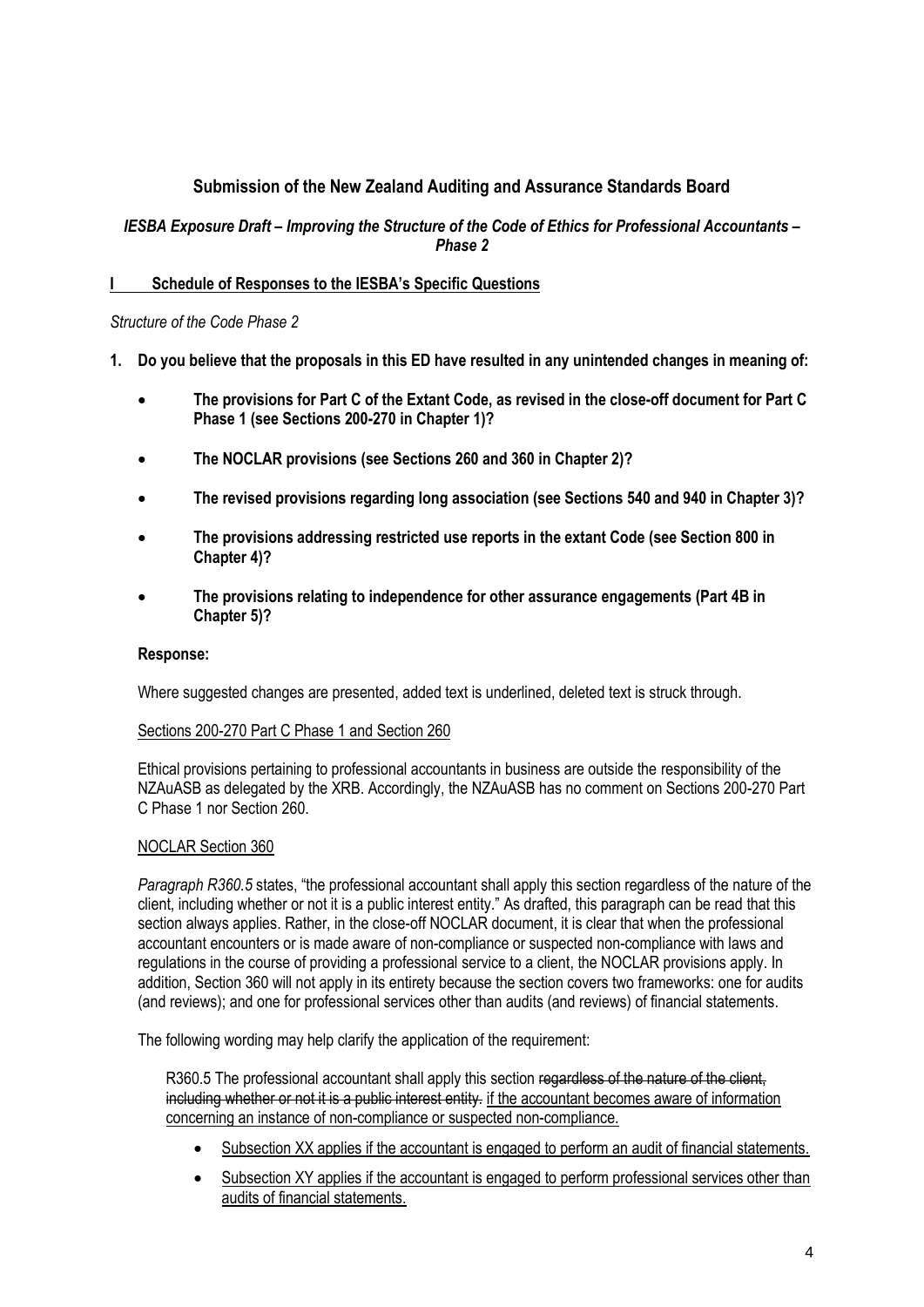#### *Paragraphs R360.26 and R360.37*

The NZAuASB is concerned that the "R" label is being used in many instances to identify exceptions to a requirement. Exceptions are generally expected to be rare and should not be over-emphasised. Rather than being labelled as "R" paragraphs, exceptions could be drafted as application to the requirement. Paragraphs R360.26 and R360.37 are examples of exceptions to the requirement.

Paragraphs R360.26 and R360.37 permit the professional accountant to make a disclosure to an appropriate authority when the professional accountant has determined that this is an appropriate course of action, without being in breach of the duty of confidentiality. The following suggested drafting separates the application material from the requirement and also makes use of the clarity drafting conventions.

R360.26 (and R360.37) If the professional accountant determines that disclosure to an appropriate authority is an appropriate course of action in the circumstances, this is not a breach of confidentiality under sub-section 114 of the Code. When making such disclosure, T the accountant shall

- act in good faith and exercise caution when making statements and assertions; and
- . The accountant shall also consider whether it is appropriate to inform the client of the accountant's intentions before disclosing the matter.

Application paragraph (either before or after R360.26 and R360.37) If the professional accountant determines that disclosure of the non-compliance or suspected non-compliance to an appropriate authority is an appropriate course of action in the circumstances, this is not a breach of confidentiality under sub-section 114 of the Code.

#### Long Association Sections 540 and 940

*Paragraph 540.2* This paragraph is similar to extant paragraph 290.148 which also acknowledges that familiarity and self-interest threats may increase in significance when an individual is involved in an audit engagement over a long period of time. The risk of the threat increasing in significance is particularly relevant, as the professional accountant will need to consider the cumulative effect of the risk each year. Removal of this concept may have unintended consequences. We suggest amending paragraph 540.2 as follows:

When an individual is involved in an audit engagement over a long period of time, fFamiliarity and selfinterest threats might be created and might increase in significance when an individual is involved in an audit engagement over a long period of time.

*Paragraph R540.6* This paragraph starts "subject to paragraphs R540.7 to R540.9". This construct adds inappropriate emphasis to exceptions that are expected to occur only in very limited circumstances. In the extant closing document, the rule is established and then much later on the exception is listed. Reading the exception first seems to place unnecessary attention on the exception. In addition, paragraphs R540.7 and R540.9 are exceptions to the requirement and are not themselves requirements. Labelling these paragraphs with "R" may over-emphasise what are expected to be rare exceptions. The NZAuASB recommends that "subject to paragraphs R540.7 to R540.9" at the beginning of paragraph R540.6 be deleted. In addition, the NZAuASB recommends that paragraphs R540.7 and R540.9 be renumbered as application paragraphs. Our suggested changes to R540.6 are as follows:

Subject to paragraphs R540.7 to R540.9, iln respect of an audit of a public interest entity, an individual shall not act in any of the following roles, or a combination of such roles, for a period of more than seven cumulative years (the "time-on" period):…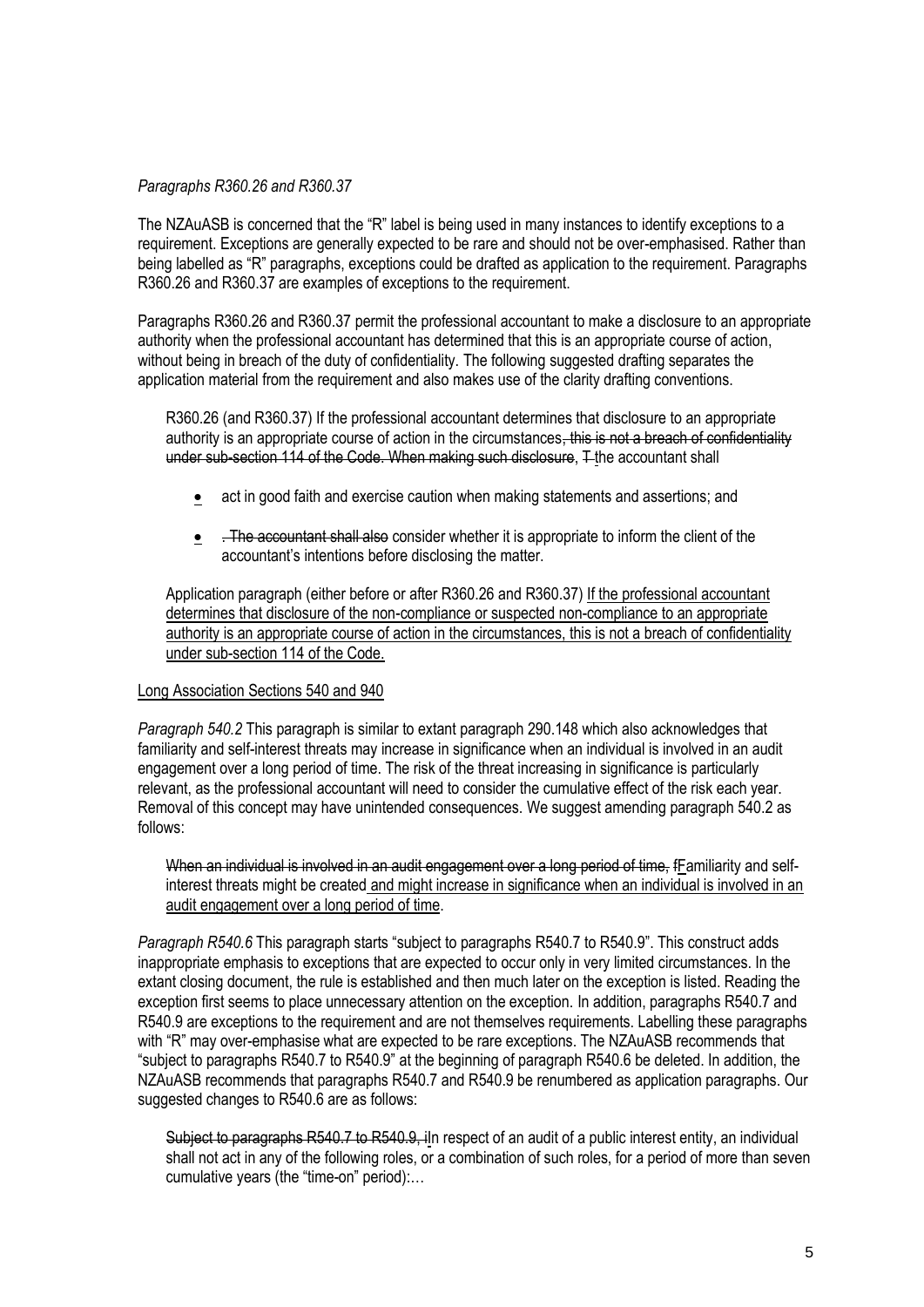#### Section 800 Restricted Use Reports

#### *Restriction on Use and Distribution*

Section 800 refers to the restriction on use *and* distribution*.* Throughout the International Standards on Auditing, the term used is "restriction on distribution or use". In some cases, it may not be possible for the professional accountant or the firm to restrict the distribution of the report; for example, a regulator may require certain entities to place the special purpose financial statements on public record. The NZAuASB, therefore, recommends changing "and" to "or" throughout this section. Such a change would also eliminate the inconsistency in terminology between the IAASB and the IESBA standards.

*Paragraphs R800.3- 800.3 A2* are difficult to read and understand. Paragraph R800.3 starts by stating that there might be an exception, and requiring certain circumstances to exist if that exception is to be applied. Then, the sentence, "[t]he independence requirements that apply in respect of such an engagement shall only be eligible for the modifications to Part 4A (excluding this section) that are permitted by this section if:…" is overly complex. We suggest the following revisions to paragraphs R800.3-800.3 A2:

R800.3 A firm might issue When a firm issues [or intends to issue] a report on an audit of special purpose financial statements which includes a restriction on use and distribution. distribution or use, The independence requirements that apply in respect of such an engagement shall only be eligible for modifications to the requirements of Part 4A (excluding this section) that are permitted by this section if. Such modifications shall apply only if the intended users of the report

- (a) The firm communicates with the intended users of the report regarding the modified independence requirements that are to be applied in providing the service; Understand the purpose and limitations of the report; and
- (b) The intended users of the report understand the purpose and limitations of the report and eExplicitly agree to the application of the modified independence requirements.

Where the intended users are a class of users who are not specifically identifiable by name at the time the engagement terms are established, the firm shall subsequently make such users aware of the modified independence requirements agreed to by their representative.

[Paragraph 800.3 A1 would remain unchanged.]

[new paragraph following paragraph 800.3 A1] The firm shall communicate with the intended users of the report regarding the modified independence requirements to be applied. Where the intended users are a class of users who are not specifically identifiable by name at the time the engagement terms are established, the firm shall subsequently make such users aware of the modified independence requirements agreed to by their representative.

800.3 A2 Such communication may be made to intended users, for example, in an engagement letter. Where the intended users are a class of users, fFor example, where the intended users are lenders in a syndicated loan arrangement, the firm might describe the modified independence requirements in an engagement letter to the representative of the lenders. The representative might then make the firm may make the users aware of the modified independence requirements by, for example, making the firm's engagement letter available to the members of the group.  $-$ of lenders to meet the requirement for the firm to make such users aware of the modified independence requirements agreed to by the representative.

*Paragraph R800.9(b)* – requires the firm to identify, evaluate and address any threats to independence that might be created by interests and relationships. Use of "might" suggests that the firm is not required to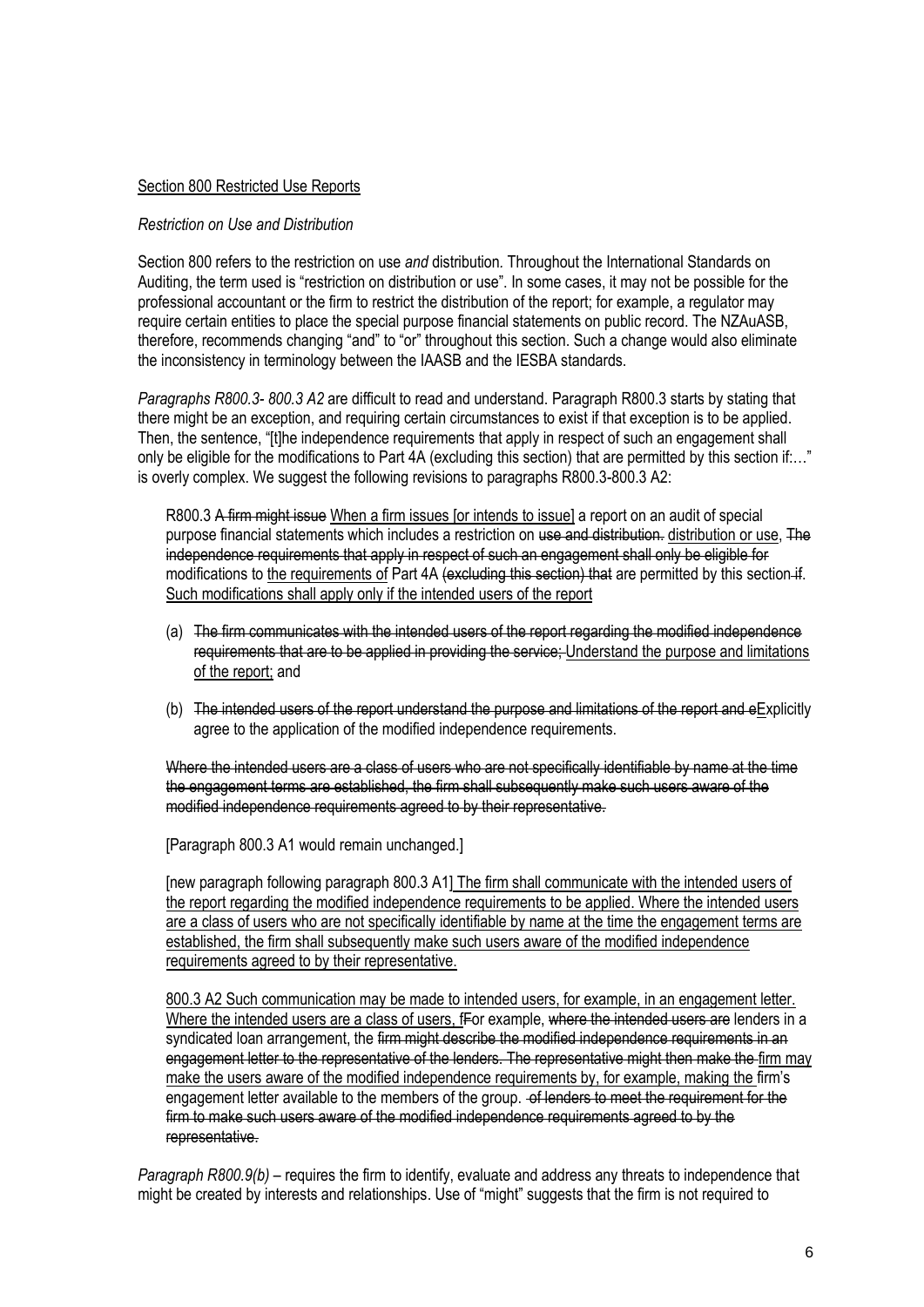identify, evaluate and address threats that are created, rather only those for which there is a possibility. The NZAuASB questions whether this is intended. To remove the ambiguity, the following wording is suggested:

The firm shall identify, evaluate and address any threats to independence that might be created by interests and relationships as set out in Sections…

*Paragraph R800.9(c)* The firm is required to apply the conceptual framework to identify, evaluate and address threats to independence in relation to an audit engagement.<sup>4</sup> In contrast, paragraph R800.9(c) requires the firm to evaluate and address any threats that the engagement team has reason to believe are created by interests and relationships between the audit client and others within the firm who can directly influence the outcome of the audit engagement. It is unclear from the requirement whether the firm is also required to identify such threats, or whether this requirement relates to threats that the engagement team becomes aware of. If the latter is intended, using the words "of which the engagement team is aware" may be clearer than "has reason to believe". Alternatively, the following wording may be clearer if the intention is that the firm is also required to identify the threats:

The firm shall identify, evaluate and address any threats that the engagement team has reason to believe are or might be created by...

#### Part 4B Independence for other assurance engagements

*Paragraph 900.1* provides examples of assurance engagements other than audit and review engagements. An example of such an engagement is an audit of specific elements, accounts or items of a financial statement. This seems counter-intuitive and, without further clarification, is very confusing. If an auditor is performing an audit of specific elements, accounts or items of a financial statement in accordance with International Standards on Auditing, it is not clear why Part 4B, *Independence – Other Assurance Engagements,* rather than Part 4A, *Independence – Independence for Audits and Reviews,* should apply.

*Paragraphs 900.7 – 900.12* Several paragraphs in the introduction to Section 900 are devoted to describing an assurance engagement. The NZAuASB recognises that this material is in the extant Code; however, with the clarity objectives in mind, we question whether this introductory material is necessary. There is no equivalent description of audit and review engagements in Part 4A.

*Professional Accountant vs Firm* In parts 4A and 4B of the restructured Code, the term "professional accountant" refers to professional accountants in public practice and their firms. The requirements in these Parts, however, are generally stated in terms of the firm. This is the case in each of the paragraphs identified. When this is the case, it is not clear whether the requirement is intended to apply to the professional accountant or only to the firm. As noted, the term ""professional accountant" refers to "professional accountants in public practice and their firms." Use of the term "professional accountant" in this context makes it very clear that the requirement is on both the professional accountant and the firm. Accordingly, the NZAuASB recommends that the IESBA reconsider, for each of the requirements in Part 4B when the term "firm" is used, whether the intention is that the requirement applies only to the firm.

The following comments identify paragraphs that place the requirement on the firm:

l

- *Paragraph R900.15* This paragraph requires the firm performing an assurance engagement to be independent. The extant Code requires the members of assurance teams and firms to be independent of the assurance client. As drafted, the requirement appears to apply only to the firm.
- *Paragraph R900.40* requires the firm to document compliance with Part 4B. It is unclear how the firm would document compliance.

<sup>4</sup> Part 4A, *Independence for Audits and Reviews,* paragraph R400.12 of the Compilation of Proposed Restructured Code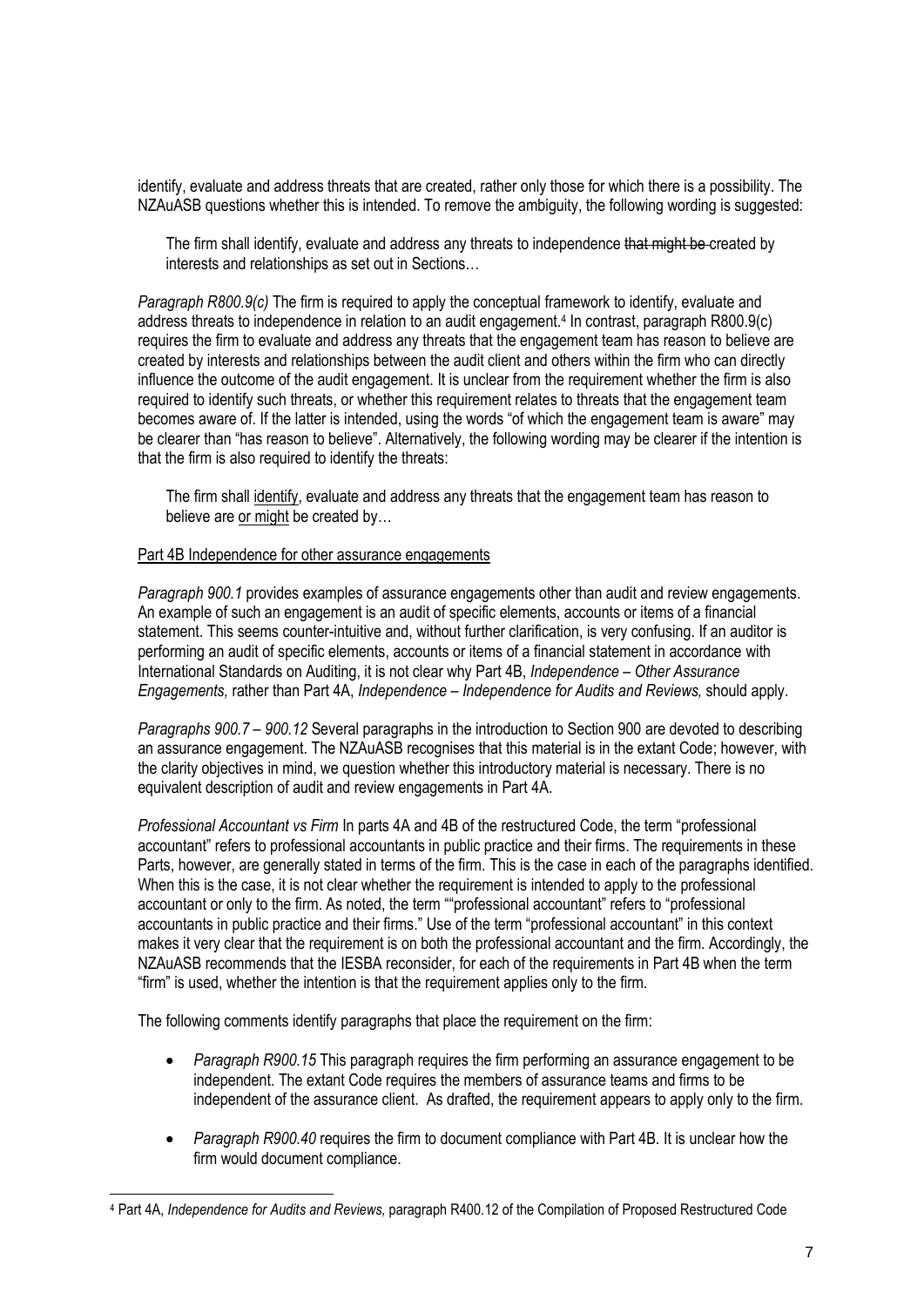- *Paragraph R910.11* requires the firm to apply the conceptual framework if an assurance team member knows about a financial interest. There appears to be a disconnect between the requirement on the firm, based on knowledge of an individual.
- *Paragraph R921.2* refers to a family or personal relationship between the "firm" and client personnel.

### **2. Do you believe that the proposals are consistent with the key elements of the restructuring as described in Section III of this Explanatory Memorandum?**

### **Response:**

The NZAuASB agrees that the proposals are consistent with the key elements of the restructuring as described in Section III of the Explanatory Memorandum. However, as noted in the overall comments and in the comments on specific paragraphs, there is room for improvement.

### *Conforming Amendments Arising from the Safeguards Project*

**3. Respondents are asked for any comments on the conforming amendments arising from the Safeguards project. Comments on those conforming amendments are requested by April 25, 2017 as part of a response to Safeguards ED-2.** 

### **Response:**

Please refer to the NZAuASB's submission on Safeguards ED-2.

#### *Effective Date*

**4. Do you agree with the proposed effective dates for the restructured Code? If not, please explain why not.** 

#### **Response:**

The NZAuASB supports the proposed effective dates for the restructured Code.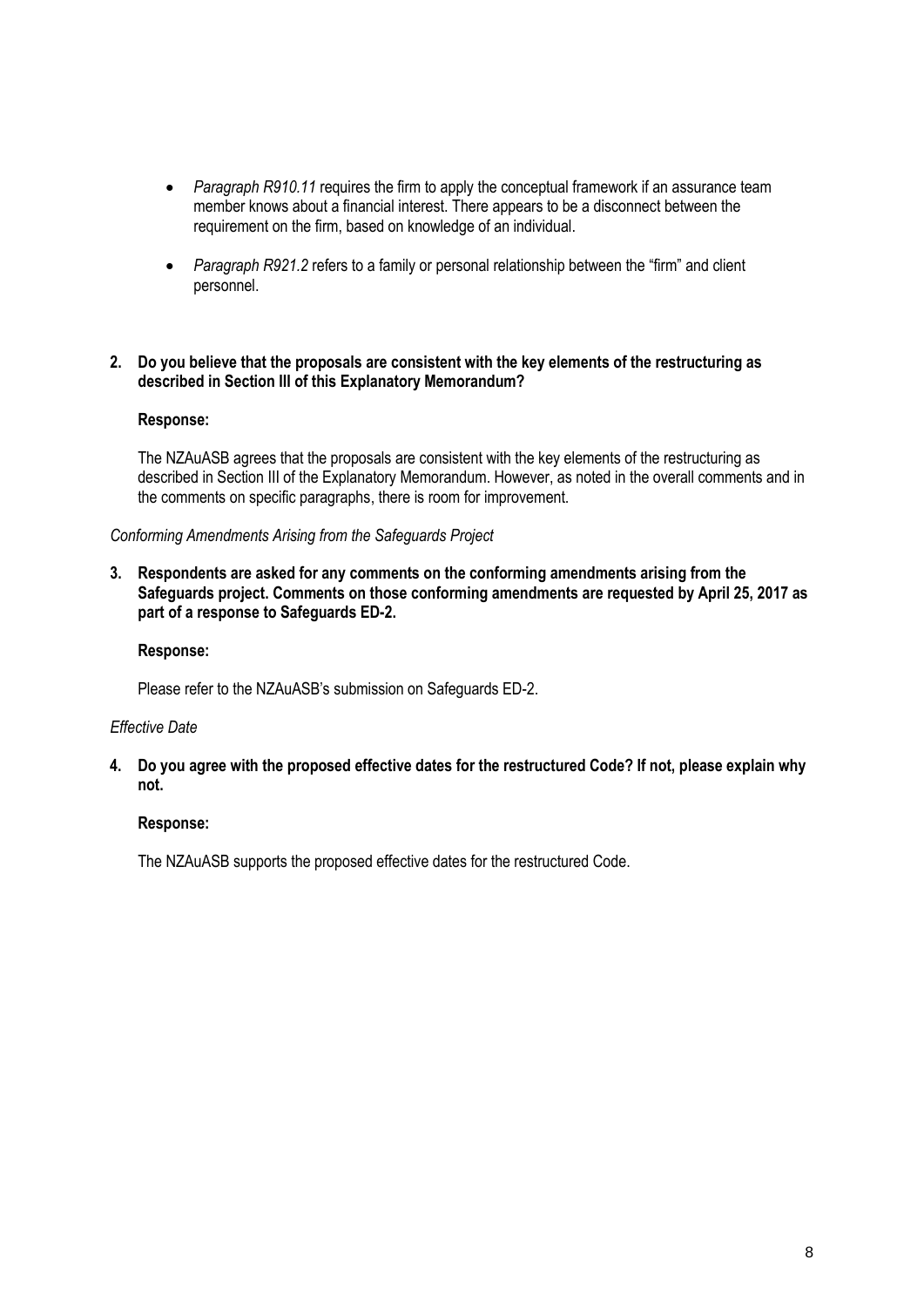# **II Editorial Suggestions**

*Added text is underlined, deleted text is struck through.* 

# *General*

Each section contains an applicability paragraph stating that "… section [xxx] sets out specific requirements [and/or application material, as applicable] relevant to applying the conceptual framework..." The use of "specific" as well as "relevant" in these sentences is unnecessary. A simpler construct would be "…section [xxx] sets out specific requirements [and/or application material, as applicable] relevant to [or specific to] applying the conceptual framework. …"

*(From the Compilation of Proposed Restructured Code<sup>5</sup> ) Paragraph R521.8 (b)* It appears that the paragraph is split incorrectly. Sub-paragraph (b) should follow the first "or" in sub-paragraph (a) and read as follows:

An audit team member shall consult in accordance with firm policies and procedures if the audit team member has a close relationship with an individual who is not an immediate or close family member, but who is:

(a) A director or officer of the audit client; or an employee in a position to exert significant influence over the preparation of the client's accounting records; or

(b) An employee in a position to exert significant influence over the preparation of the client's accounting records; or the financial statements on which the firm will express an opinion.

*Paragraph 240.4 A3* may not accurately reflect the wording of the requirement in R120.7, which requires the professional accountant to evaluate whether a threat to compliance with the fundamental principles is at an acceptable level. Paragraph 240.4 A3 states, "a professional accountant is required to evaluate the nature of the financial interest." Close-off document: Part C (Phase 1) states, "…a professional accountant in business shall evaluate the nature of the interest…" The wording of paragraph 240.4 A3 is consistent with the Close-off document, but it is not clear in the restructured Code where the source of the original requirement is, nor whether the wording of the "required to" statement is consistent with the original requirement. Further, in the next sentence, present tense is used, stating "this includes evaluating the significance of the financial interest". It is not clear whether the present tense statement is also a requirement on the professional accountant. A requirement to evaluate the nature and significance of the financial interest may be more appropriate.

*Paragraph 360.4 A1* – the words "by the following parties" have been inserted. These words are not necessary and for clarity could be deleted.

Non-compliance with laws and regulations ("non-compliance") comprises acts of omission or commission, intentional or unintentional, which are contrary to the prevailing laws or regulations committed by the following parties:

(a) A client;

l

- (b) Those charged with governance of a client;
- (c) Management of a client; or
- (d) Other individuals working for or under the direction of a client.

<sup>5</sup> Compilation of Proposed Restructured Code as of January 2017, paragraph R521.8, Page 112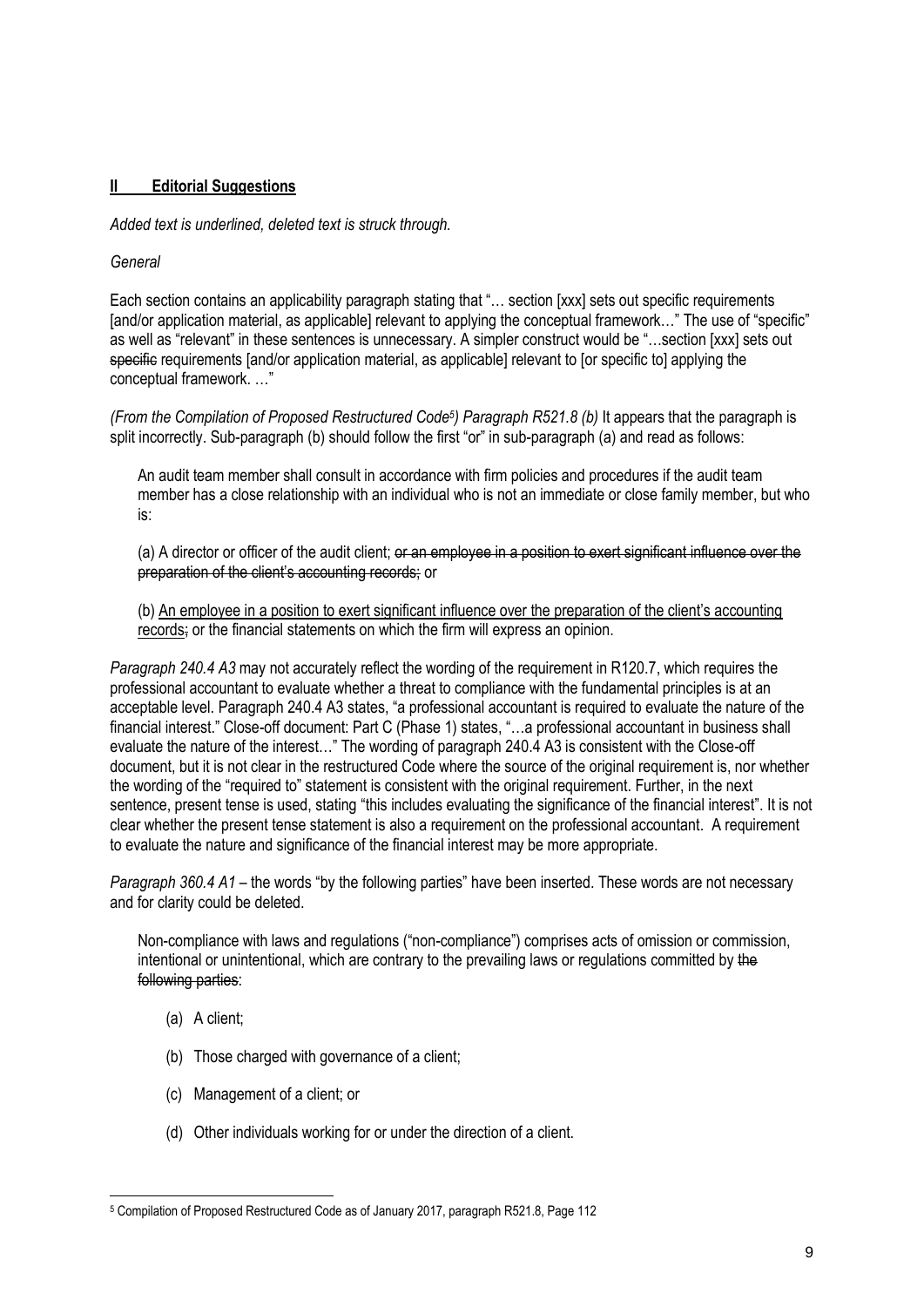*Paragraph 360.5 A1* – contains the words "non-compliance with laws and regulations." These words are not needed, as use of non-compliance with laws and regulations is defined as "non-compliance" in 360.4 A1.

A professional accountant might encounter of be made aware of non-compliance or suspected noncompliance with laws and regulations in the course of providing a professional service to a client. This section guides the accountant in assessing the implications of the matter and the possible courses of action when responding to it.

*Paragraph 360.8 A1* The terms "client" and "entity" are used inconsistently. Sub-paragraph (b) refers to the entity, but sub-paragraph (d) refers to the client. These terms should not be used interchangeably, but rather one term should be identified and used consistently throughout the Code. "Entity" is also used in paragraph R360.9. Also, in the heading above paragraph 360.8 A1 "Responsibilities of the Client's Management and Those Charged with Governance," the words "the client" could be removed without changing the meaning. The two headings would then be "Responsibilities of Management and Those Charged with Governance" and "Responsibilities of Professional Accountants", and would be more consistent. For example:

Responsibilities of the Client's Management and Those Charged with Governance

Management with the oversight of those charged with governance, is responsible for ensuring that the client's business activities are conducted in accordance with laws and regulations. Management and those charged with governance are also responsible for identifying and addressing any non-compliance by:

- (a) The client;
- (b) An individual charged with governance of the entity client;
- (c) A member of management; or
- (d) Other individuals working for or under the direction of the client.

*Paragraph R360.18* – This paragraph has a very unusual construct. As there is no common lead-in to the subparagraphs, two separate paragraphs may be more appropriate. Additionally, in sub-paragraph (a), it is not clear what the words "shall take steps to have the matter communicated to" intend. This could be more simply drafted as "shall communicate to…" Similarly, in sub-paragraph (b) the requirement to "arrange for appropriate inquiries to be made" could be more simply drafted. In addition, *paragraph 360.18 A2* refers to making inquiries of publicly available information. One does not ordinarily make inquiries of information. We recommend the following changes:

R360.18 (a) If the non-compliance or suspected non-compliance might be relevant to one or more of the components specified in paragraph R360.17(a) and (b), the group engagement partner shall take steps to have the matter communicated the matter to those performing work at the components, unless prohibited from doing so by law or regulation.

(New paragraph) (b) If necessary, the group engagement partner shall arrange for appropriate obtain information about whether inquiries to be made as to whether the relevant component(s) specified in paragraph R360.17(b) is subject to audit and, if so, to ascertain to the extent practicable the identity of the auditor.

360.18 A2 For the components specified in paragraph R360.17(b), the information inquiries might be obtained by making inquiries made either of management or obtained from publicly available information.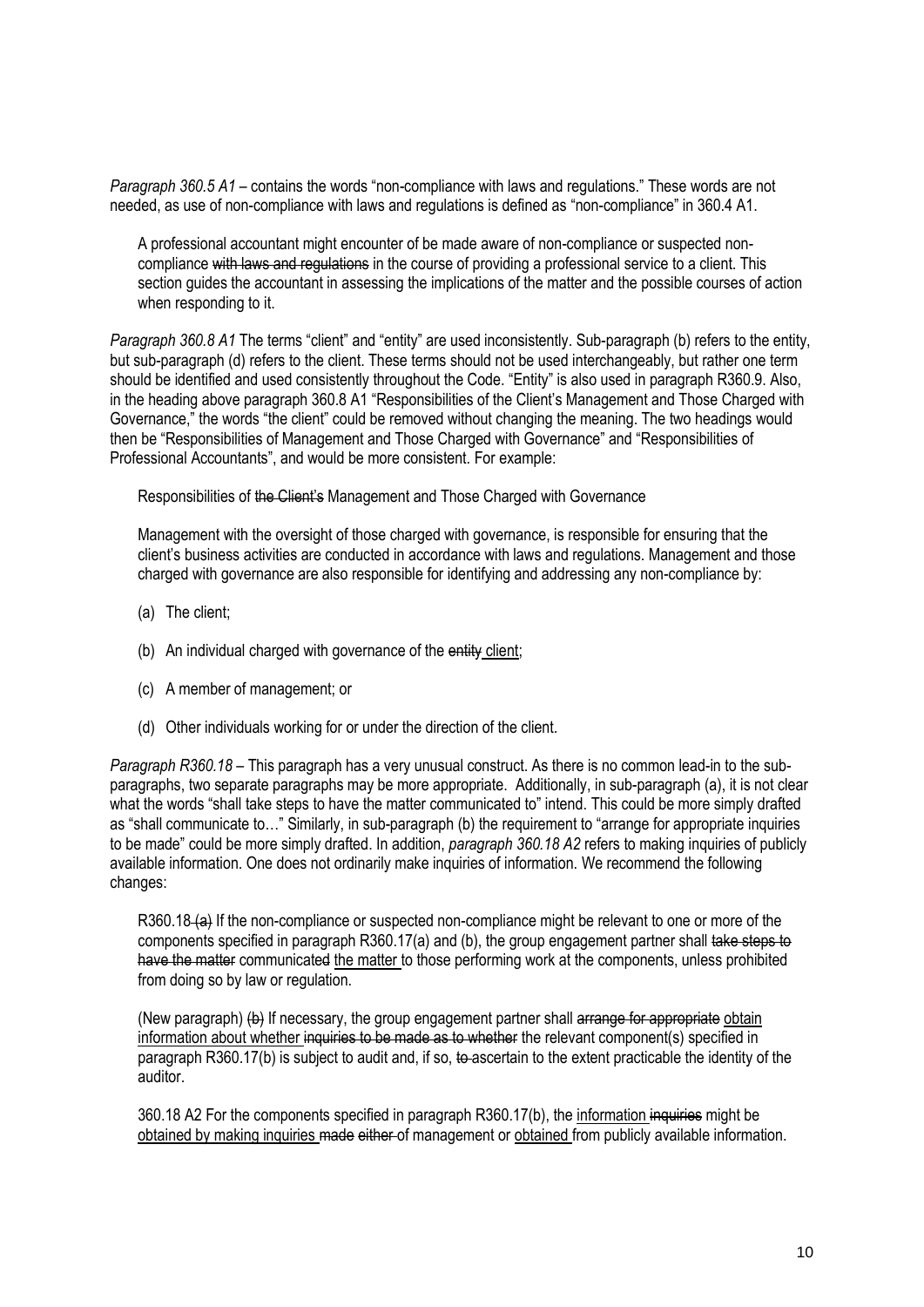*Paragraph 360.24 A1* The word "or" has been removed in making the list. Adding "or" to the penultimate consideration would indicate that not all actions are necessary. In addition, "might" is used twice within the same sentence.

As eConsideration of the matter might involve complex analysis and judgments. Accordingly, the professional accountant might consider

- Consulting internally-;
- Obtaining legal advice to understand the accountant's options and the professional or legal implications of taking any particular course of action.; or
- Consulting on a confidential basis with a regulator or professional body.

*Paragraph R540.8 and R540.9* In the close-off document, *Changes to the Code Addressing the Long Association of Personnel with an Audit or Assurance Client,* paragraphs 290.167 and 290.168 both use "when". In paragraph R540.8, when has been changed to "if" however, paragraph R540.9 still uses when. The NZAuASB questions whether the IESBA policy for using "when" and "if" is being consistently applied and recommends changing paragraph R540.9 for consistency.

When If a firm has only a few people with the necessary knowledge and experience to serve as a key audit partner on the audit of a public interest entity, rotation of key audit partners might not be possible...

*Paragraph 800.3 A1* The first two sentences of this paragraph may be clearer if combined. This construct also eliminates two of the three instances of "might" in these two sentences.

The intended users of the report might obtain an understanding of the purpose and limitations of the report by participating, either directly or indirectly, through a representative who has authority to act for the intended users, in establishing the nature and scope of the engagement. Such participation might be direct, or might be indirect through a representative who has authority to act for the intended users...

*Paragraph R800.4* The second sentence of this paragraph may fit better as part of the scoping of Section 800 following paragraph 800.2.

The following wording, or similar, could be used:

[New paragraph] When the audit of financial statements is required by law or regulation, the exceptions to the independence requirements in Part 4A are not permitted.

*Paragraph R800.5* This paragraph is a reminder that, if the firm also issues an audit report for the same client that does not include a restriction on use and distribution, Part 4A of the Code applies. The NZAuASB recommends removal of the "R" label and redrafting as follows:

If the firm also issues an audit report that does not include a restriction on distribution or use and distribution for the same client, the firm shall apply Part 4A (excluding this section) applies to that audit engagement.

*Paragraph R800.6* This is an example of a permission paragraph that is labelled as a requirement. The following wording is suggested, along with removal of the "R" designation:

When the firm performs an eligible audit engagement, the firm does not need to apply the independence requirements set out in Part 4A (excluding this section) that apply only to public interest entity audit engagements are not applicable.

In paragraphs R800.7 and R800.8, the wording "do not need to" is unclear and confusing. The following construct may be simpler and less confusing: